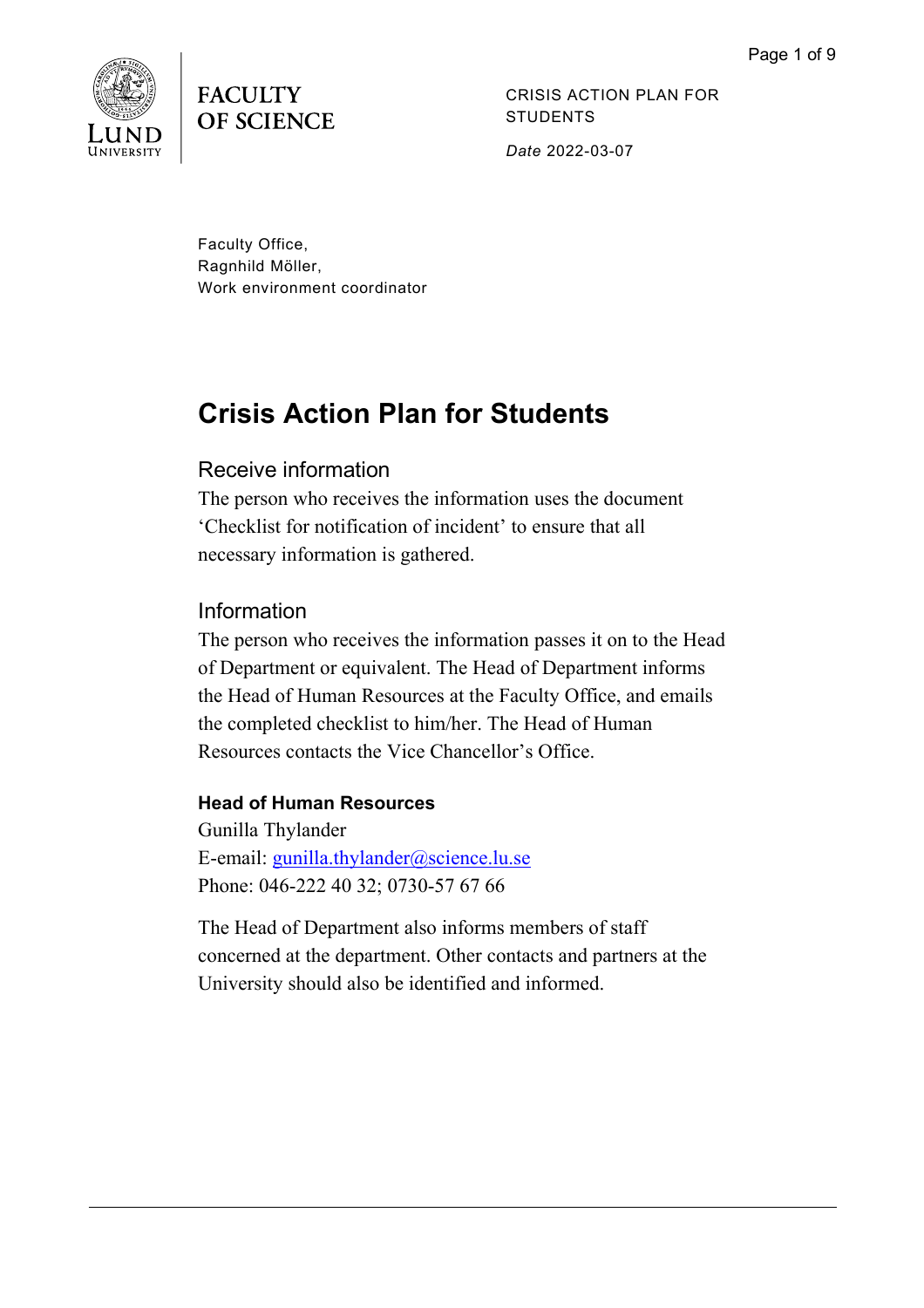# **Suggested text for message to students and staff of the department or unit:**

Subject: Notification of death

*It is with great sadness that I have to inform you that our student XXX enrolled on yyy (course or programme) respected at the Department of Zzz has died. Our thoughts go to XXX's family and friends. A memorial will be held, to which all are welcome. Details of the time and place will follow as soon as possible.*

*Xxx, Head of Department* 

# Planning meeting

The Head of Department promptly calls a planning meeting. Those attending the planning meeting are to include (but are not limited to):

- Head of Department
- Head of Division/Unit (where applicable)
- Head of Human Resources at the Faculty of Science
- Director of Studies
- Programme Director and Course Director
- Representative of the Students' Union, e-mail: [luna@luna.lu.se,](mailto:luna@luna.lu.se) phone: 046-222 03 18

The meeting will discuss what measures need to be taken, who is to be responsible for them and when the actions are to be completed.

# **Examples of what needs to be done**

- Contact with relatives
- Memorial
- Representation at funeral, wreath, etc.
- Obituary
- Information to the students of the course or programme
- Contacts to offer counselling to students, Student Health Centre phone: 046-222 43 77, [Student Health Centre Counselling](https://www.lunduniversity.lu.se/current-students/health-care/student-health-counselling)  [webpage,](https://www.lunduniversity.lu.se/current-students/health-care/student-health-counselling) LU Chaplans e-mail[:studentprasterna.lund@svenskakyrkan.se](mailto:studentprasterna.lund@svenskakyrkan.se) phone: 046-35 87 35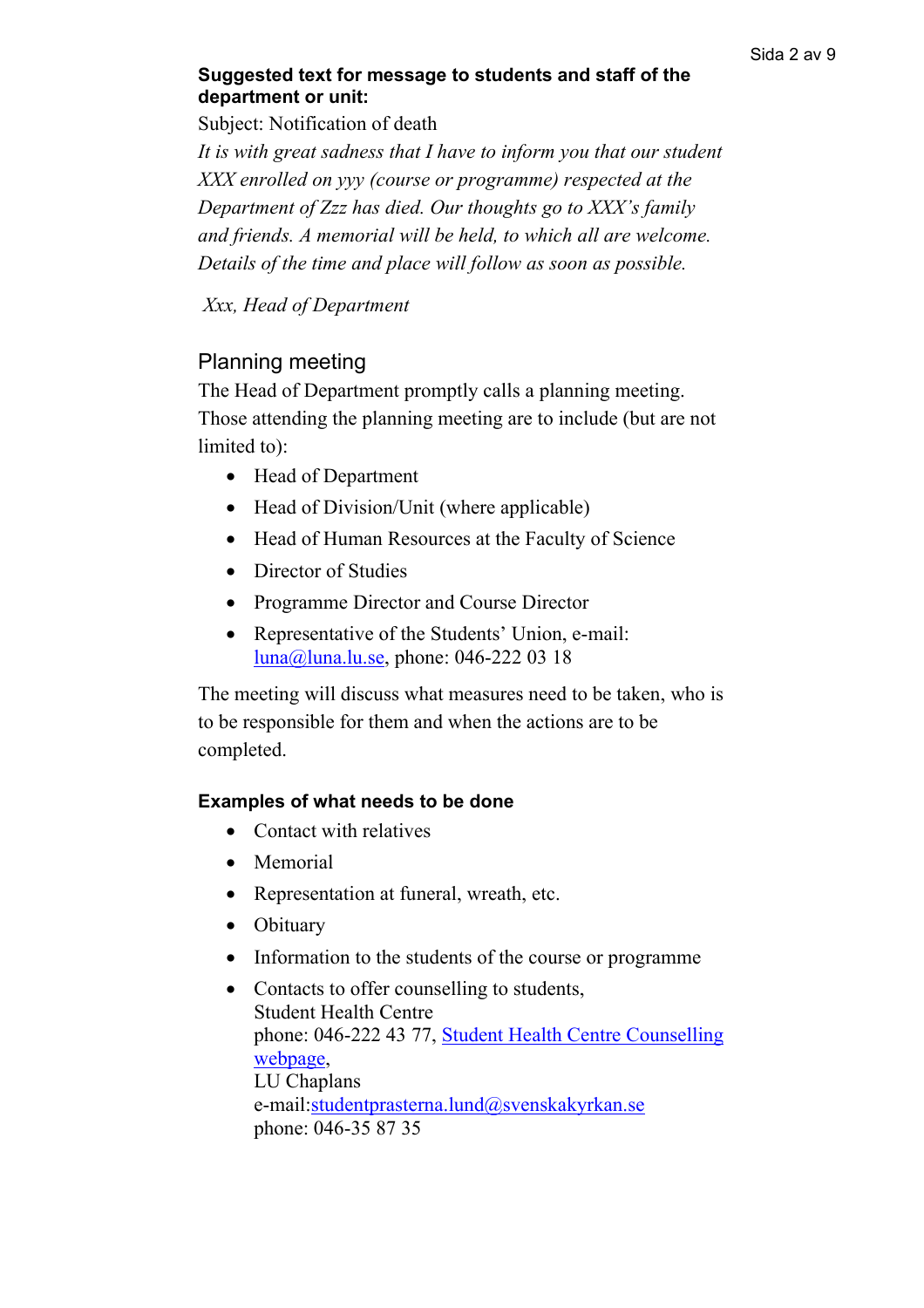#### **Duties**

- Consider what duties (e.g. teaching) need to be taken over immediately
- Consider whether external partners need to be informed
- Consider whether the person concerned had commitments that need to be cancelled, e.g. meetings and conferences.

#### **Administration**

Ladok and the Population Register run daily updates, when a death is reported in the Population Register, information is automatically updated in Ladok. This applies to students with a Swedish social security number. For exchange students (they never have a Swedish social security number), some manual work is required. The coordinator or study administrator must add dropouts to the course and remove any expected participation in the course in Ladok.

#### *LDC student account and student email*

LDC (Per Hallgren) needs information about name and social security number to be able to run a backup on the student's email to be able to forward to relatives if they request it. Important! Notification to LDC needs to be made quickly before update of the Population Register has taken place, otherwise the information will be deleted.

The HR administrator at the unit/department together with HR coordinator at the faculty are responsible to:

- Check what access rights the person concerned had and cancel these
- Close the StiL account of the person concerned and cancel his or her student registration
- Check what keys, access cards, etc. the person concerned had and ensure they are returned to the University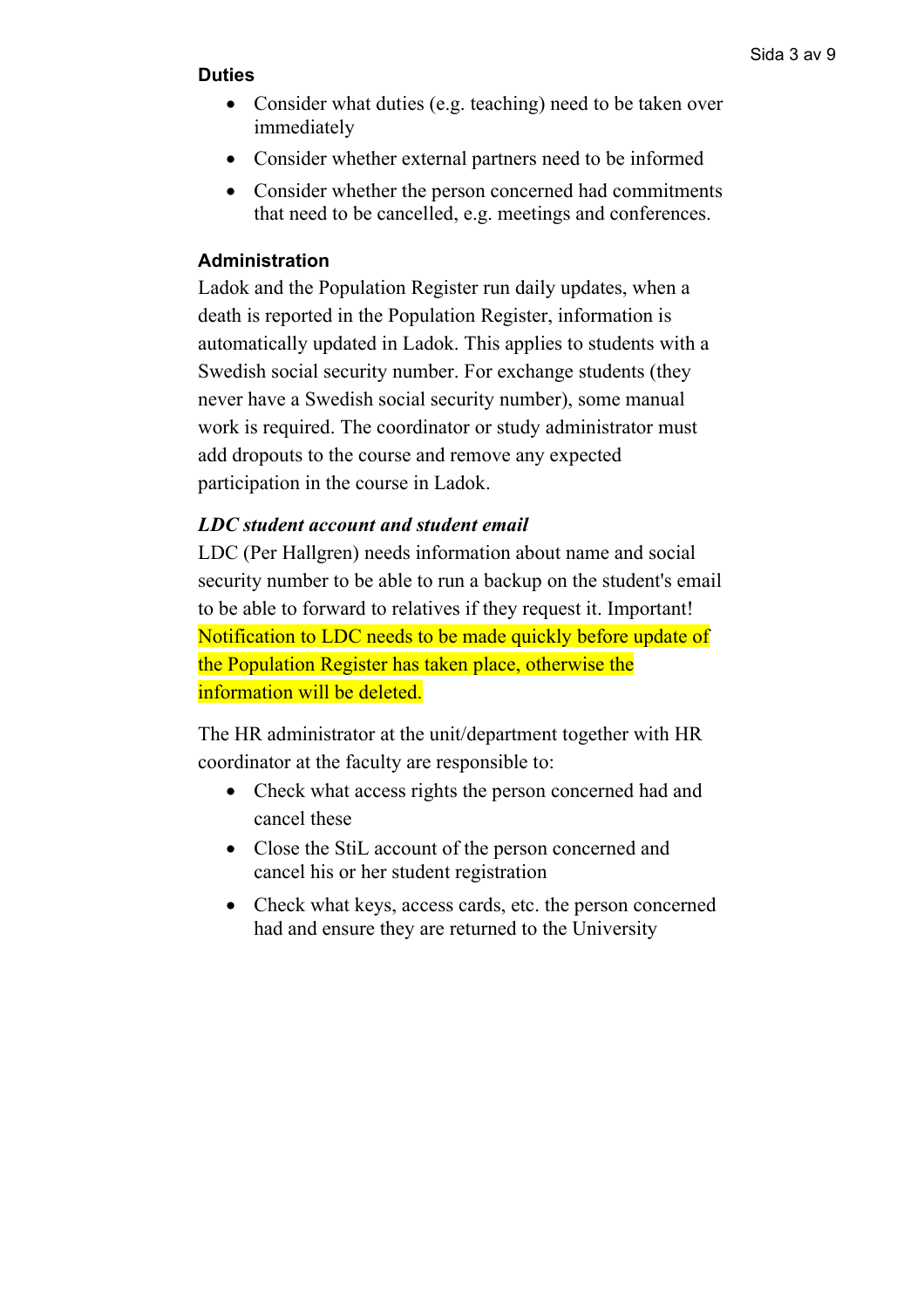# **Contact details**

#### Sida 4 av 9

# Deans

# **Dean**

Sven Lidin, e-mail: [sven.lidin@chem.lu.se,](mailto:sven.lidin@chem.lu.se) phone: 046-222 82 13; 0727-29 10 30

#### **Deputy dean**

Karin Hall, e-mail: [karin.hall@nateko.lu.se,](mailto:karin.hall@nateko.lu.se) phone: 046-222 97 23

#### **Vice-dean**

Sandra Pott, e-mail: [sandra.pott@math.lu.se,](mailto:sandra.pott@math.lu.se) phone: 046-222 85 42

#### **Vice-dean**

Anders Tunlid, e-mail: [anders.tunlid@biol.lu.se,](mailto:anders.tunlid@biol.lu.se) phone: 046-222 37 57; 0703-14 00 67

# Faculty Office

## **Head of Human Resources**

Gunilla Thylander, e-mail: [gunilla.thylander@science.lu.se,](mailto:gunilla.thylander@science.lu.se) phone: 046-222 40 32; 0730-57 67 66

# **Head of Office**

Catrin Malmström, e-mail: [catrin.malmstrom@science.lu.se,](mailto:catrin.malmstrom@science.lu.se) phone: 046-222 71 83; 0703-35 52 91

# Centre for Environmental and Climate Science

#### **Head of centre**

Per Persson, e-mail: [per.persson@cec.lu.se,](mailto:per.persson@cec.lu.se) phone: 046-222 17 96, 0702-66 38 79

# **Deputy head of centre**

Katarina Hedlund, e-mail: [katarina.hedlund@biol.lu.se,](mailto:katarina.hedlund@biol.lu.se) phone: 046-222 37 98; 0725-62 10 04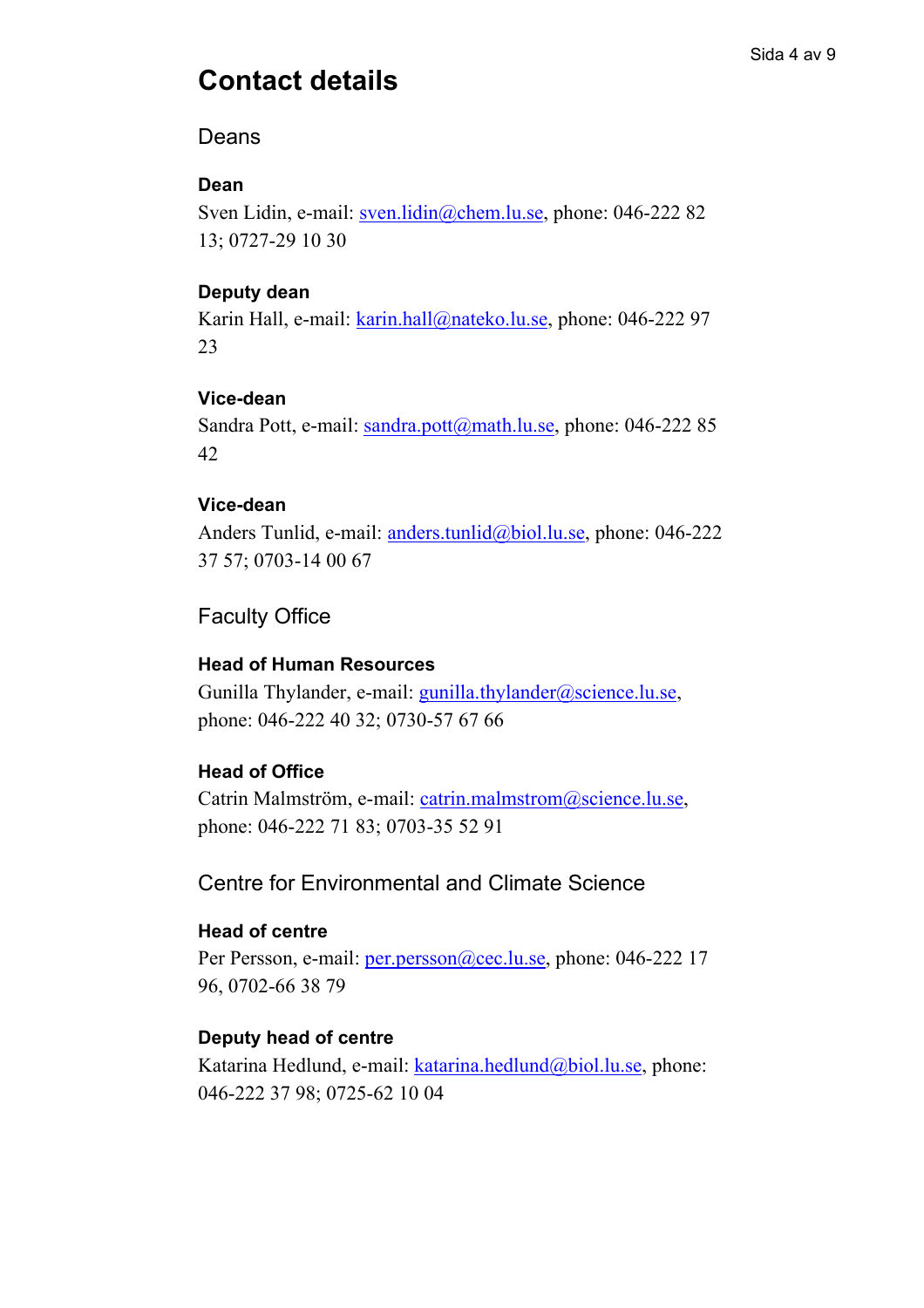## **Assistant head of centre**

Yann Clough, e-mail: [yann.clough@cec.lu.se,](mailto:yann.clough@cec.lu.se) phone: 046-222 68 31; 0762-26 80 70

#### **Assistant head of centre**

Natascha Kljun, e-mail: [natascha.kljun@cec.lu.se,](mailto:natascha.kljun@cec.lu.se) phone: 046- 222 47 31; 0761-35 77 44

#### **Assistant head of centre**

Anna Ekberg, e-mail: [anna.ekberg@cec.lu.se,](mailto:anna.ekberg@cec.lu.se) phone: 0703-99 70 78

#### **Administrative manager**

Karin Hofvendahl, e-mail: [karin.hofvendahl@cec.lu.se,](mailto:karin.hofvendahl@cec.lu.se) phone: 046-222 97 96; 0767-68 76 60

#### **Director of studies and study advisor**

Yvonne Persson, e-mail: [yvonne.persson@cec.lu.se,](mailto:yvonne.persson@cec.lu.se) phone: 046-222 37 82; 0761-18 05 70

# Centre for Mathematical Sciences

#### **Head of centre**

Anders Heyden, e-mail: [anders.heyden@math.lu.se,](mailto:anders.heyden@math.lu.se) phone: 046- 222 85 31

#### **Deputy head of centre**

Anna-Maria Persson, e-mail: [anna-maria.persson@math.lu.se,](mailto:anna-maria.persson@math.lu.se) phone: 046-222 85 39

#### **Assistant head of centre**

Frank Wikström, e-mail: [frank.wikstrom@math.lth.se,](mailto:frank.wikstrom@math.lth.se) phone: 046-222 85 64

#### **Director of studies**

Anna-Maria Persson, e-mail: [anna-maria.persson@math.lu.se,](mailto:anna-maria.persson@math.lu.se) phone: 046-222 85 39

#### **Study advisor**

Kjell Elfström, e-mail: [kjell.elfstrom@math.lu.se,](mailto:kjell.elfstrom@math.lu.se) phone: 046- 222 85 41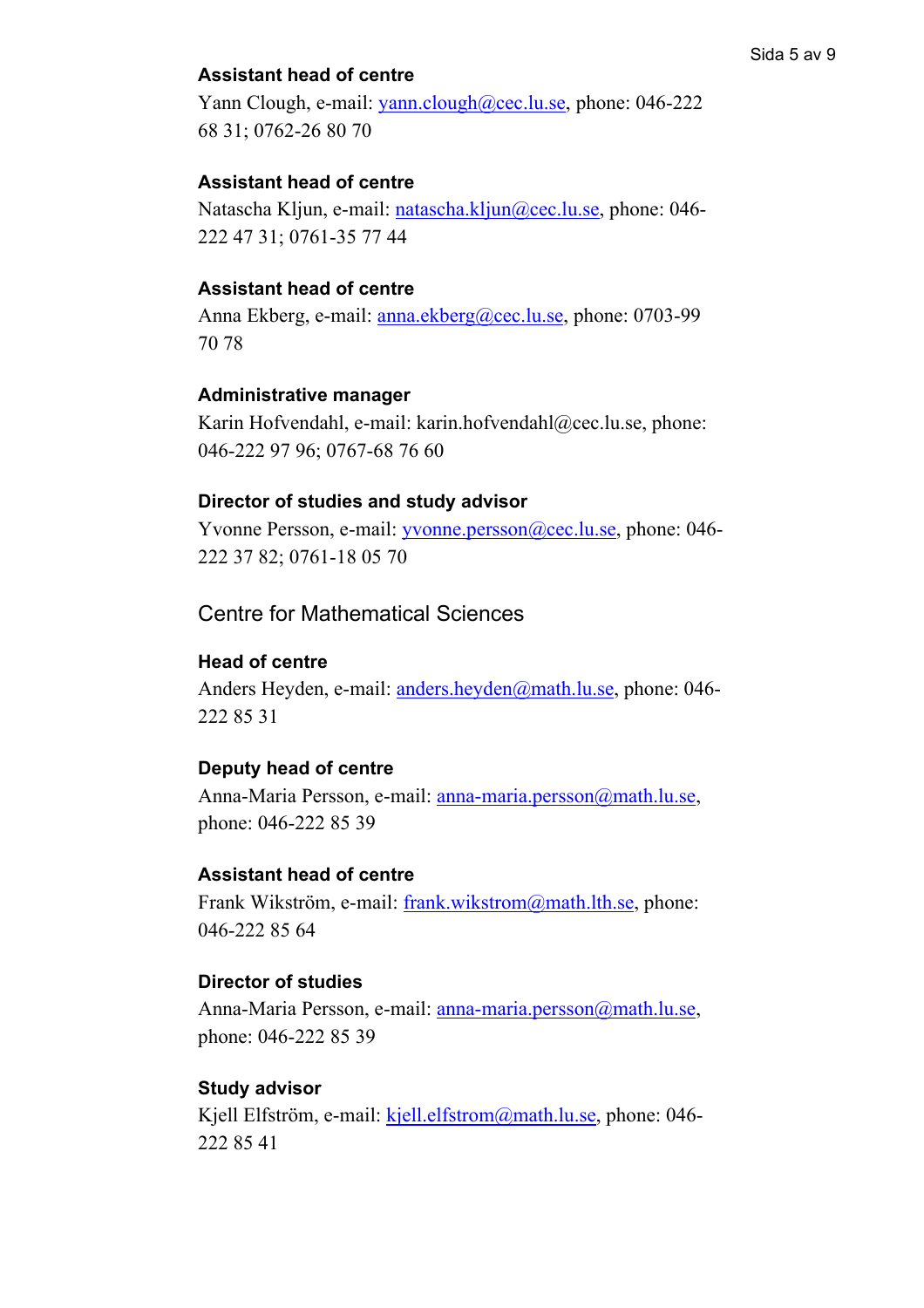# Department of Astronomy and Theoretical Physics

## **Head of department**

Marianne Sommarin, e-post: [marianne.sommarin@maxiv.lu.se,](mailto:marianne.sommarin@maxiv.lu.se) phone: 0706-62 38 74

## **Deputy and assistant head of department**

Johan Bijnens, e-post: [johan.bijnens@thep.lu.se,](mailto:johan.bijnens@thep.lu.se) tel: 046-222 04 47

#### **Director of studies**

Johan Rathsman, e-mail: [johan.rathsman@thep.lu.se,](mailto:johan.rathsman@thep.lu.se) phone: 046-222 34 95

#### **Study advisor**

Johanna Nilsson Onsberg, e-post: [johanna.nilsson\\_onsberg@fysik.lu.se,](mailto:johanna.nilsson_onsberg@fysik.lu.se)

# Department of Biology

#### **Head of department**

Jessica Abbott, e-mail: [jessica.abbott@biol.lu.se,](mailto:jessica.abbott@biol.lu.se) phone: 046-222 93 04

#### **Deputy head of department**

Tobias Uller, e-mail: [tobias.uller@biol.lu.se,](mailto:tobias.uller@biol.lu.se) phone: 046-222 30 94

#### **Administrative manager**

Joakim Nilsson, e-mail: [joakim.nilsson@biol.lu.se,](mailto:joakim.nilsson@biol.lu.se) phone: 046- 222 38 02; 0722-41 21 04

#### **Director of studies**

Jep Agrell, e-mail: [jep.agrell@biol.lu.se,](mailto:jep.agrell@biol.lu.se) phone: 046-222 73 17; 0736-87 54 32

#### **Study advisors**

Christina Ledje, e-mail: [christina.ledje@biol.lu.se,](mailto:christina.ledje@biol.lu.se) phone: 046-222 73 16; 0703-94 00 47 Lotta Persmark, e-mail: *lotta.persmark@biol.lu.se*, phone: 046-

222 37 28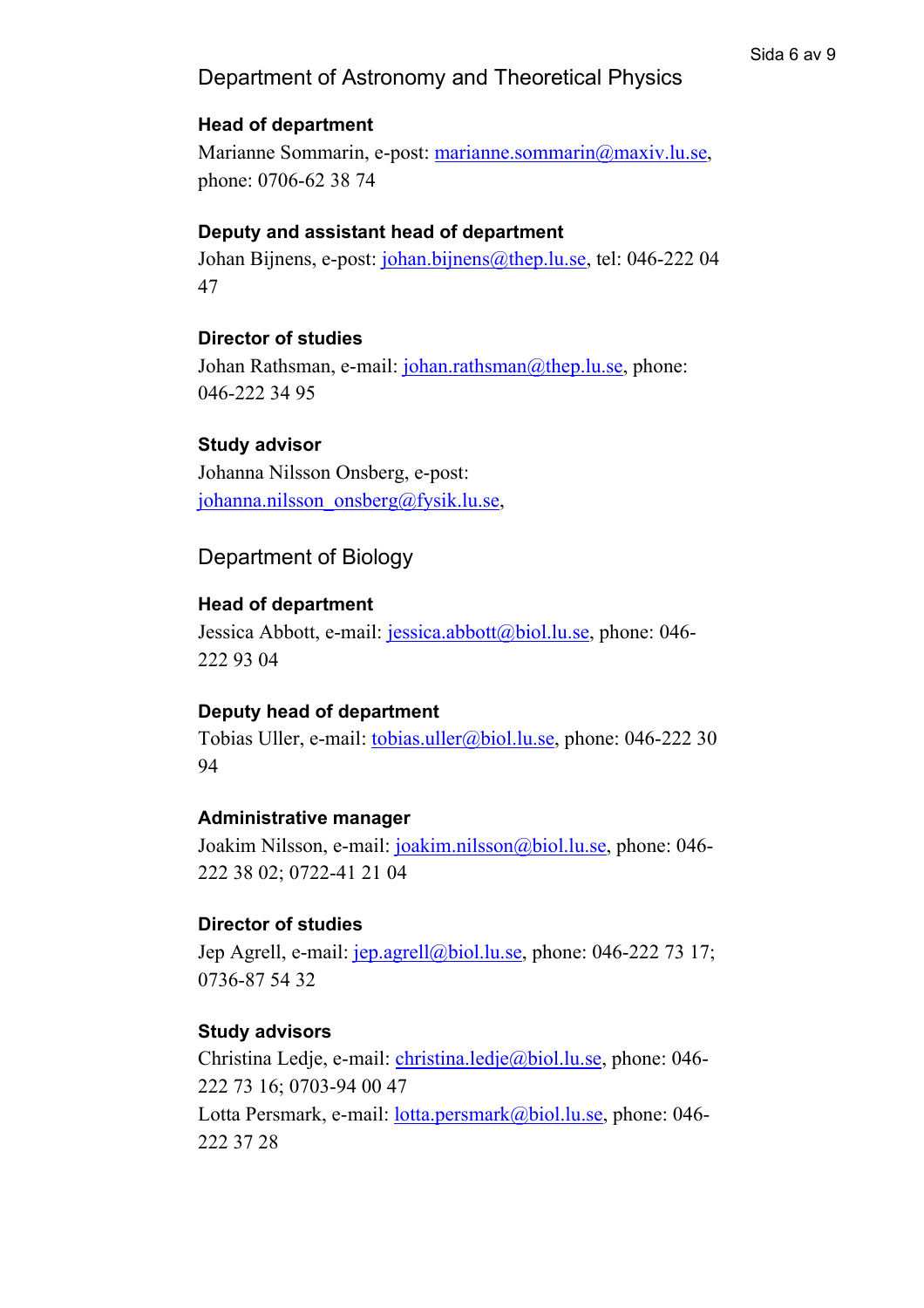# Department of Chemistry

#### Sida 7 av 9

# **Head of department**

Leif Bülow, e-mail: <u>leif.bulow@chem.lu.se</u>, phone: 046-222 95 94

## **Deputy head of department**

Ola Wendt, e-mail: [ola.wendt@chem.lu.se,](mailto:ola.wendt@chem.lu.se) phone: 046-222 81 53; 0730-76 22 06

#### **Assistant head of department**

Marie Skepö, e-mail: [marie.skepo@teokem.lu.se,](mailto:marie.skepo@teokem.lu.se) phone: 046-222 33 66

#### **Administrative manager**

Håkan Hansson, e-mail: [hakan.hansson@kilu.lu.se,](mailto:hakan.hansson@kilu.lu.se) phone: 046-222 93 05

#### **Director of studies**

Sophie Manner, e-mail: [sophie.manner@chem.lu.se,](mailto:sophie.manner@chem.lu.se) phone: 046-222 83 63; 0737-00 42 07

#### **Study advisor**

Lovisa Andersson, e-mail: <u>lovisa.andersson@kilu.lu.se</u>, phone: 046-222 83 57; 0790-98 46 47

Department of Geologi

#### **Head of department**

Anders Scherstén, e-mail: [anders.schersten@geol.lu.se,](mailto:anders.schersten@geol.lu.se) phone: 046-222 39 58; 0733-91 04 20

#### **Deputy and assistant head of department**

Raimund Muscheler, e-mail: [raimund.muscheler@geol.lu.se,](mailto:raimund.muscheler@geol.lu.se) phone: 046-222 04 54

# **Administrative manager**

Gisela Caesar, e-mail: [gisela.caesar@cgbkansli.lu.se,](mailto:gisela.caesar@cgbkansli.lu.se) phone: 046-222 30 30; 0706-10 50 93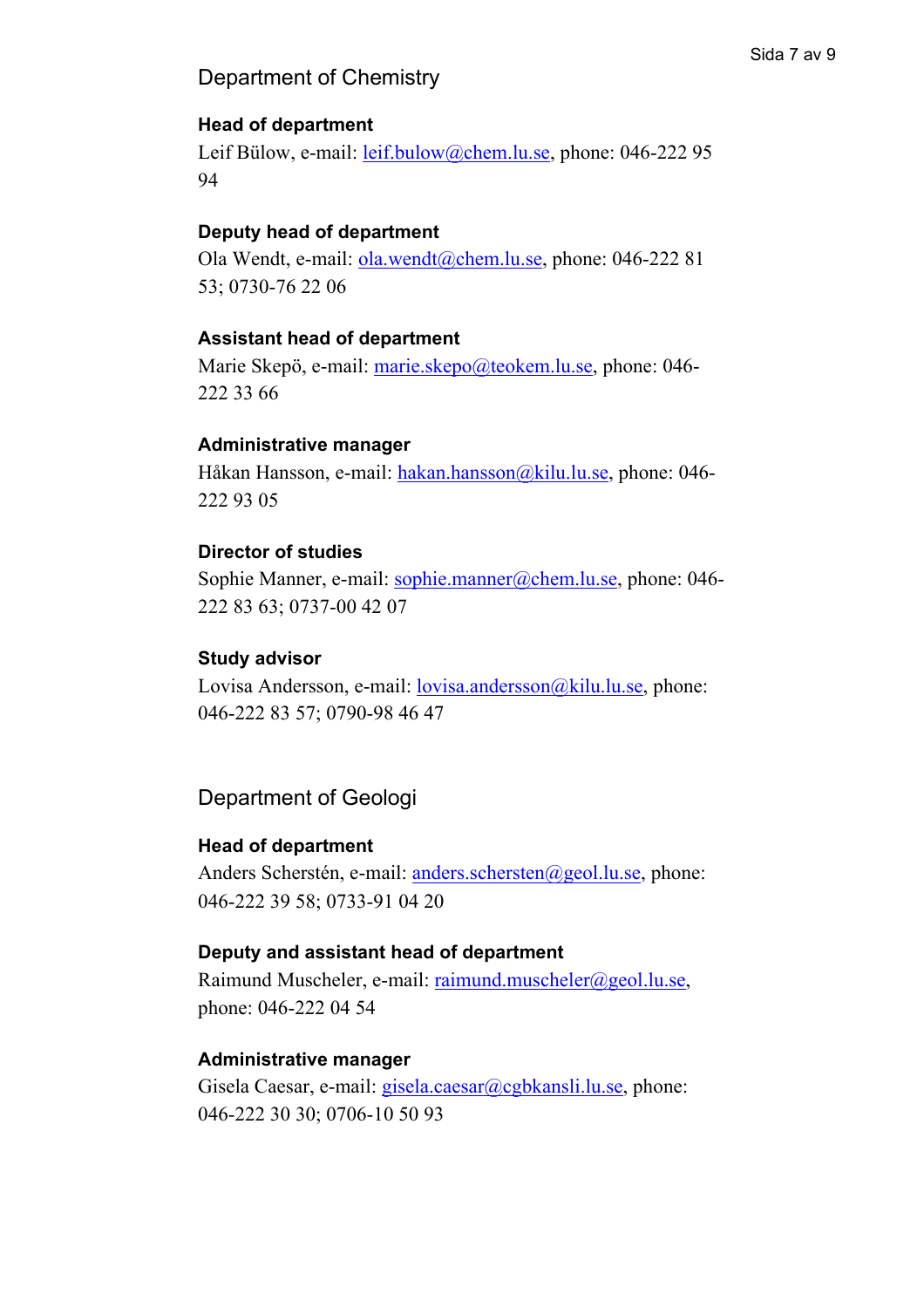# **Director of studies**

Dan Hammarlund, e-mail: [dan.hammarlund@geol.lu.se,](mailto:dan.hammarlund@geol.lu.se) phone: 046-222 79 85; 0730-62 85 67

# **Study advisor**

Karl Ljung, e-mail: [karl.ljung@geol.lu.se,](mailto:karl.ljung@geol.lu.se) phone: 046-222 39 96; 0761-04 60 69

Department of Physical Geography and Ecosystem **Science** 

# **Head of department**

Jonathan Seaquist, e-mail: [jonathan.seaquist@nateko.lu.se,](mailto:jonathan.seaquist@nateko.lu.se) phone: 046-222 39 74

#### **Deputy and assistant head of department**

Anna Maria Jönsson, e-post: [anna\\_maria.jonsson@nateko.lu.se,](mailto:anna_maria.jonsson@nateko.lu.se) tel: 046-222 9410

#### **Assistant head of department**

Lars Eklundh, e-mail: [lars.eklundh@nateko.lu.se,](mailto:lars.eklundh@nateko.lu.se) phone: 046- 222 96 55

#### **Administrative manager**

Gisela Caesar, e-mail: [gisela.caesar@cgbkansli.lu.se,](mailto:gisela.caesar@cgbkansli.lu.se) phone: 046-222 30 30; 0706-10 50 93

#### **Director of studies**

Ulrik Mårtensson, e-mail: [ulrik.martensson@nateko.lu.se,](mailto:ulrik.martensson@nateko.lu.se) phone: 046-222 40 26

#### **Study advisor**

Susanna Olsson, e-mail: [susanna.olsson@nateko.lu.se,](mailto:susanna.olsson@nateko.lu.se) phone: 046-222 36 22

# Department of Physics

#### **Head of department**

Joachim Schnadt, e-mail: *prefekt@fysik.lu.se*, phone: 046-222 76 70; 0724-54 83 76